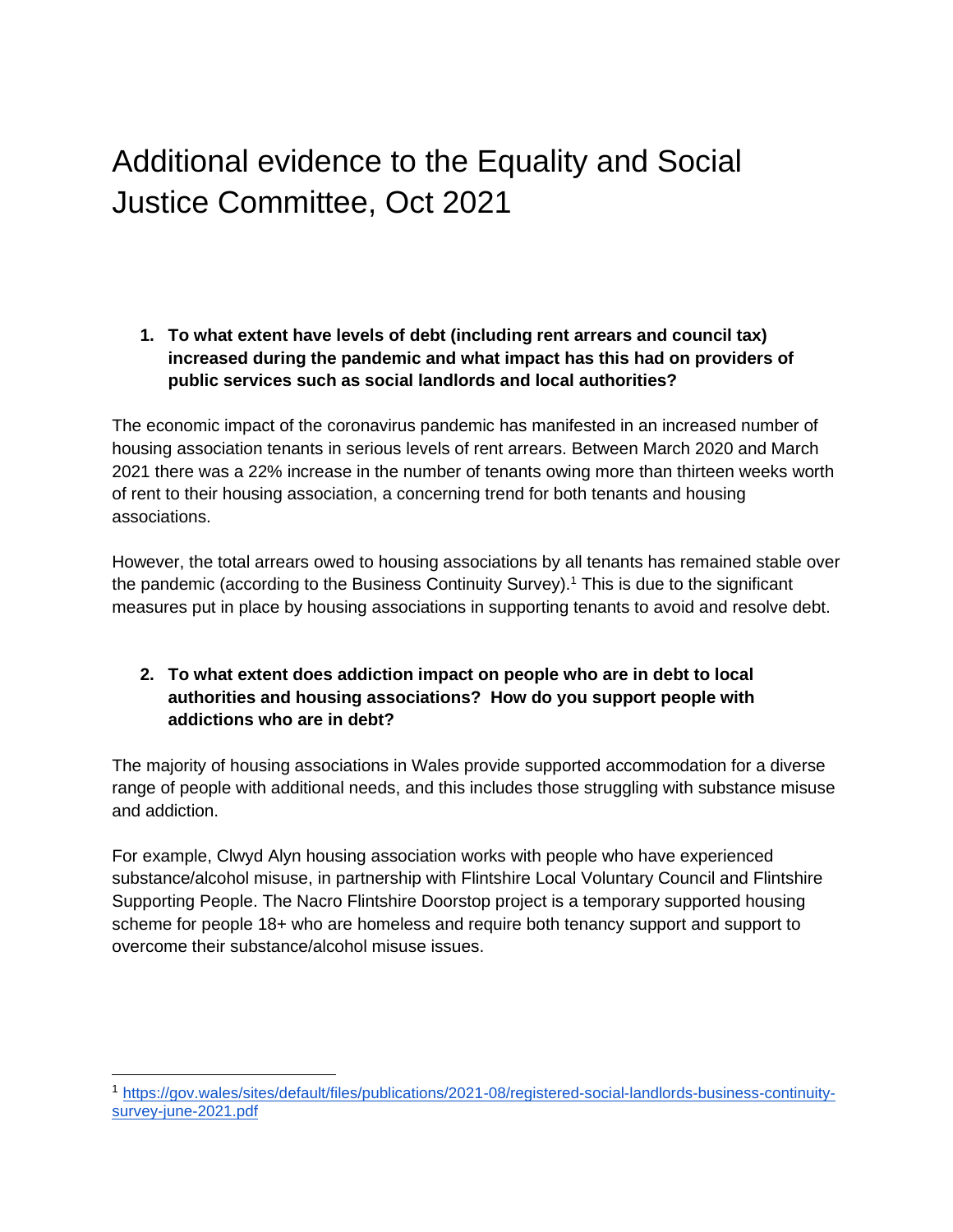**3. How have Community Housing Cymru helped people with debt during the pandemic? How are people made aware of these services or signposted to specialist help, and what level of engagement is there?**

Community Housing Cymru (CHC) coordinated a sector response to support tenants through the Covid-19 crisis, including the Financial Assistance Protocol and the #WithYou campaign.

Under the Financial Assistance Protocol, housing associations and local authorities signed up to key commitments:

- To keep tenants safe and secure in their home
- To help tenants get the financial support they need
- To support tenants and find solutions if they have difficulty paying rent
- $\bullet$  To do everything they can to support tenants' wellbeing.<sup>2</sup>

To showcase the work housing associations do and raise awareness of the support available to tenants, CHC developed the #WithYou campaign.<sup>3</sup> Examples of social media graphics are shown below.



Housing associations themselves have supported tenants throughout the pandemic:

- Wellbeing support
	- Urgent financial inclusion support for those affected by Covid-19
	- Support to residents to claim UC remotely, different methods (ongoing phone support, advice, info, guidance; produce step by step guide; using post more)
	- Wellbeing calls to elderly, vulnerable or disabled residents
	- Hints and tips to navigate the UC claim without needing to call the UC line
	- Proactive support to self-payers, in anticipation of decreased income
	- Contacting claimants re 20/21 change to rent and service charges
	- Increased resource for UC verification claims
- **Financial support** 
	- Issued hardship fund grants

<sup>2</sup> <https://financialassistanceprotocol.wales/>

<sup>3</sup> <https://financialassistanceprotocol.wales/with-you-campaign>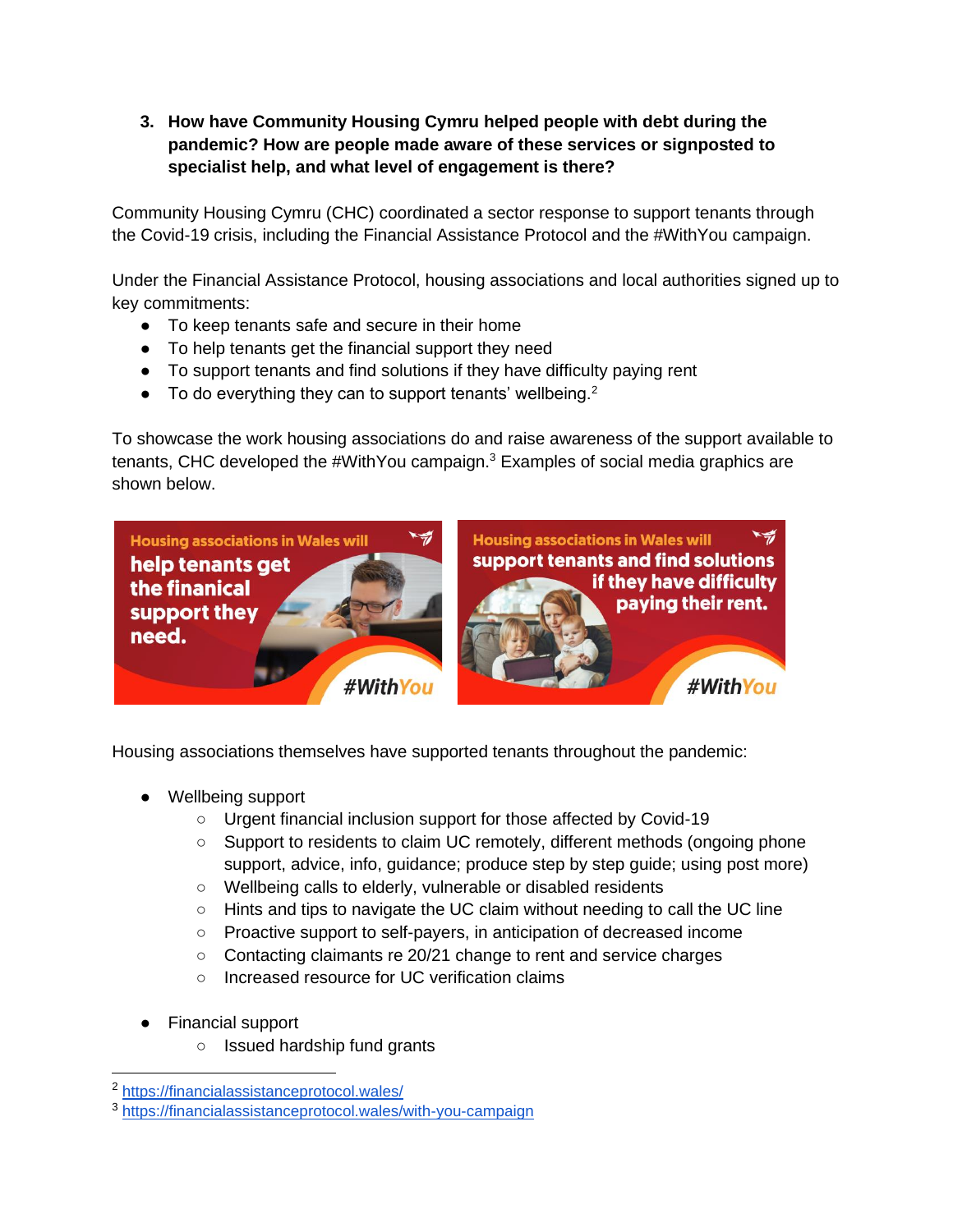- Offering to defer or accept reduced rent payments for agreed period; accounts put on hold so arrears escalation is halted
- Flexibility given to housing officers to relax and tailor residents' rent/arrears agreements as necessary
- Making tenants aware of changes to the Universal Credit £20 uplift, and helping them prepare for this decrease in income
- Working with partners
	- Working and sharing good practice with local authorities and other housing associations
	- Developing a sector group to discuss the Debt Respite Scheme, working together to ensure they can support tenants regarding Breathing Space
	- Signposting tenants to community-based help groups and other agencies such as food banks
	- Embracing sector messaging, including the Financial Assistance Protocol and the #WithYou campaign
- **4. The WLGA evidence says that the key to success is the level of engagement with the debtor, however the Bevan Foundation consider that council tax collection practices can often deepen problem debt. In what ways do local authorities and housing associations engage with and assist residents who have council tax arrears. How do they promote and raise awareness of Council Tax Reduction Schemes to ensure all those eligible make a claim?**

Housing associations provide a wide range of support around welfare, helping tenants to access benefits and maximise their income. Promoting the Council Tax Reduction Scheme, and making it clear that it must be applied for separately from Universal Credit, is a key part of this.

## **5. Should the flexibilities that the Welsh Government introduced for the Discretionary Assistance Fund be made available for longer than until the end of March 2022, or on a permanent basis?**

Alongside the Wales Anti-Poverty Alliance, CHC has welcomed the flexibilities to the Discretionary Assistance Fund (DAF) that the Welsh Government brought in as a response to the COVID-19 pandemic.

The Bevan Foundation and Child Poverty Action Group recently raised concerns that the number of DAF applications sharply decreased in the run-up to the end of a period of flexibility. Financial hardship will not come to an end for people in Wales in 2022. We recommend that the Welsh Government builds on the recent success of the DAF in the short term, by taking the following steps: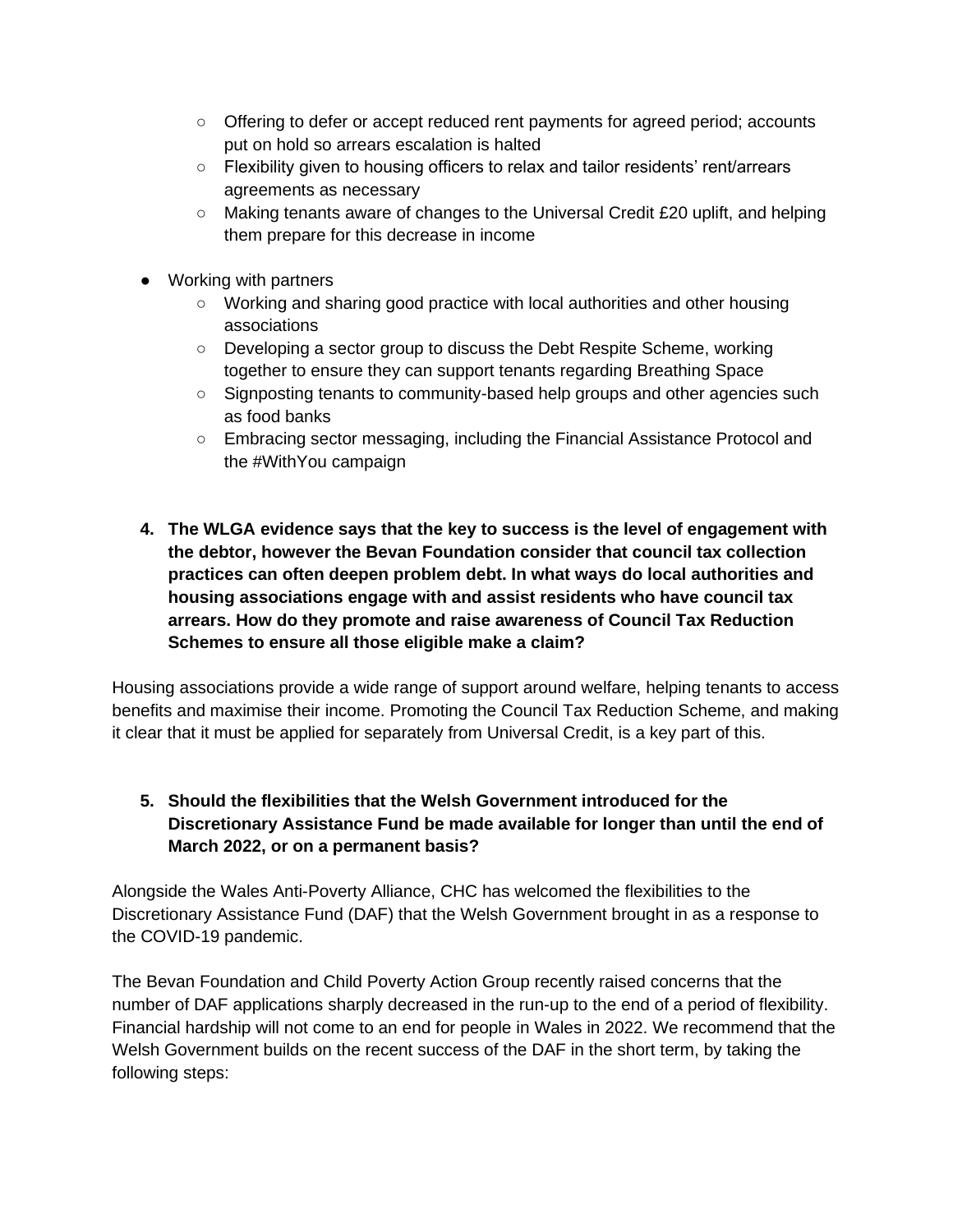- Allocating additional funding to the DAF to meet the anticipated additional demands on the scheme as a result of the cut to Universal Credit and Tax Credits, particularly for Emergency Assistance Payments.
- Promoting the DAF widely in the coming months, particularly amongst people most likely to face extreme hardship as a result of benefits cuts and the economic disruption of the pandemic, making eligibility criteria clear before the application stage.
- Extending the Tenancy Support Grant, currently only available to those in the private rented sector, to social housing tenants.

In the longer term, we would encourage the Welsh government to take a strategic look at how to support people in financial difficulties. A permanent extension to DAF flexibilities is one part of the picture, but this is still a very crisis-based approach. We would welcome consideration of how the Welsh government might contribute to the financial resilience of people in Wales on a more sustainable basis.

In addition, we fully support the Welsh government's income maximisation and benefit take-up activity. We note that this has been successful in ensuring people who are at risk of not claiming benefits get access to vital support. We welcome the continued investment that the Welsh government is making in this work in the final months of 2021, and we hope that this will continue going forward.

**6. Given the steps that were taken during the pandemic such as the moratorium on evictions, pausing debt collection, payment holidays and the furlough scheme, what concern is there that as these Covid measures end, debt levels will increase? What pressures might this put on public service providers?**

Many people in Wales will be facing hardship this winter, with multiple challenges compounding tenants' already low financial resilience.

A key challenge is the end of the Universal Credit £20 uplift. Our report 'A lot to lose' draws together data and testimony from housing association tenants across Wales and shows that the £20 per week that was added to Universal Credit during the Covid-19 pandemic has been transformational for many households, and fundamental to the ability of many tenants to manage their finances, find work and stay out of debt.<sup>4</sup> Tenant testimony revealed fears that, without the extra £20 per week, they would fall into debt with utilities and other financial commitments.

Food banks are braced for decreased donations and increased demand for food packages as low-income households are forced to prioritise bills over grocery shopping. Our report found that social housing tenants had been able to afford healthier, more nutritious food as a result of the uplift and that, given the overall increase in prices, they would now only be able to get 'the

<sup>4</sup> <https://chcymru.org.uk/our-work/publications/chc-universal-credit-uplift-report-a-lot-to-lose>